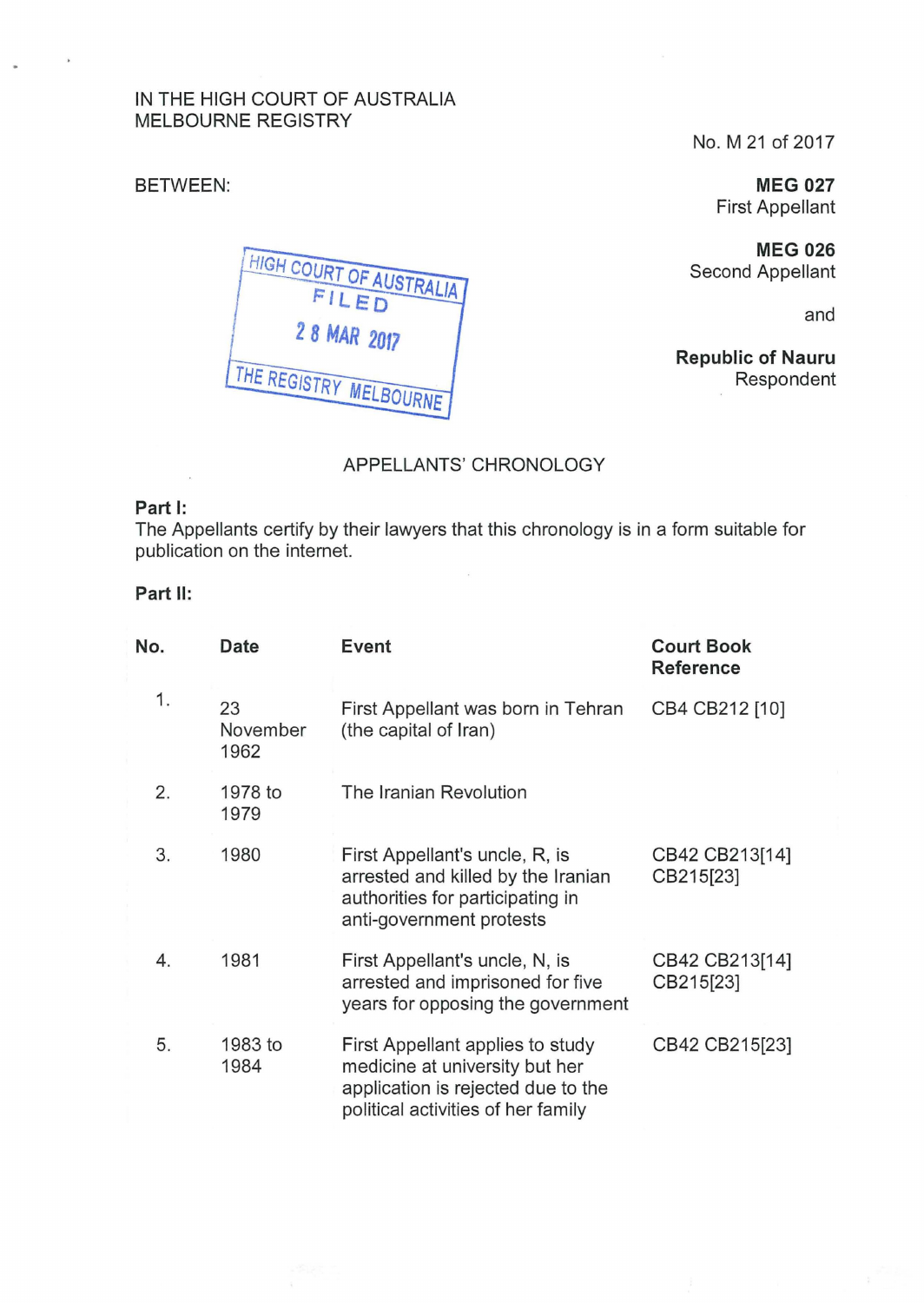| 6.             | 1984               | First Appellant is required to attend<br>SEPAH offices and is questioned<br>about her political activities                                                                                                        | CB42 CB215[23]              |  |
|----------------|--------------------|-------------------------------------------------------------------------------------------------------------------------------------------------------------------------------------------------------------------|-----------------------------|--|
| 7 <sub>1</sub> | 3 March<br>1995    | First Appellant is married to<br>husband                                                                                                                                                                          | CB7                         |  |
| 8.             | 16 January<br>2001 | First Appellant's son, the Second<br>Appellant, is born                                                                                                                                                           | CB7 CB212[10]               |  |
| 9.             | 2001 to<br>2004    | First Appellant leaves the workforce CB43 CB214[18]<br>to care for Second Appellant                                                                                                                               |                             |  |
| 10.            | 2002               | First Appellant divorces her<br>husband and is given sole custody<br>of Second Appellant with her<br>ex-husband's consent                                                                                         | CB43 CB212[10]<br>CB222[64] |  |
| 11.            | 2004 to<br>2013    | First Appellant is employed on a<br>casual basis as a pre-school<br>teacher in a government school<br>where she is regularly called to the<br>school's internal intelligence<br>(Herasat) offices for questioning | CB6 CB214[18] [20]          |  |
| 12.            | 2009               | First Appellant is reprimanded for<br>giving children green ribbons during<br>the "green movement"                                                                                                                | CB157<br>CB214[21]          |  |
| 13.            | March 2013         | First Appellant is reprimanded for<br>not attending prayers at school                                                                                                                                             | CB157 CB213[21]             |  |
| 14.            | 22 March<br>2013   | First Appellant's employer proposes<br>marriage to her and sexually<br>assaults her                                                                                                                               | CB43 CB221[56]              |  |
| 15.            | 23 March<br>2013   | First Appellant's employer calls her<br>and threatens to terminate her<br>employment if she does not accept<br>his proposal. He then threatens to<br>take her son away from her                                   | CB43 CB221[56]              |  |
| 16.            | April 2013         | First Appellant is called in for<br>questioning by the Herasat and<br>subsequently loses her job<br>because she rejected the advances<br>of her boss                                                              | CB43 CB218[38]<br>CB221[56] |  |
| 17.            | 21 June<br>2013    | The Appellants leave Iran by plane                                                                                                                                                                                | CB42                        |  |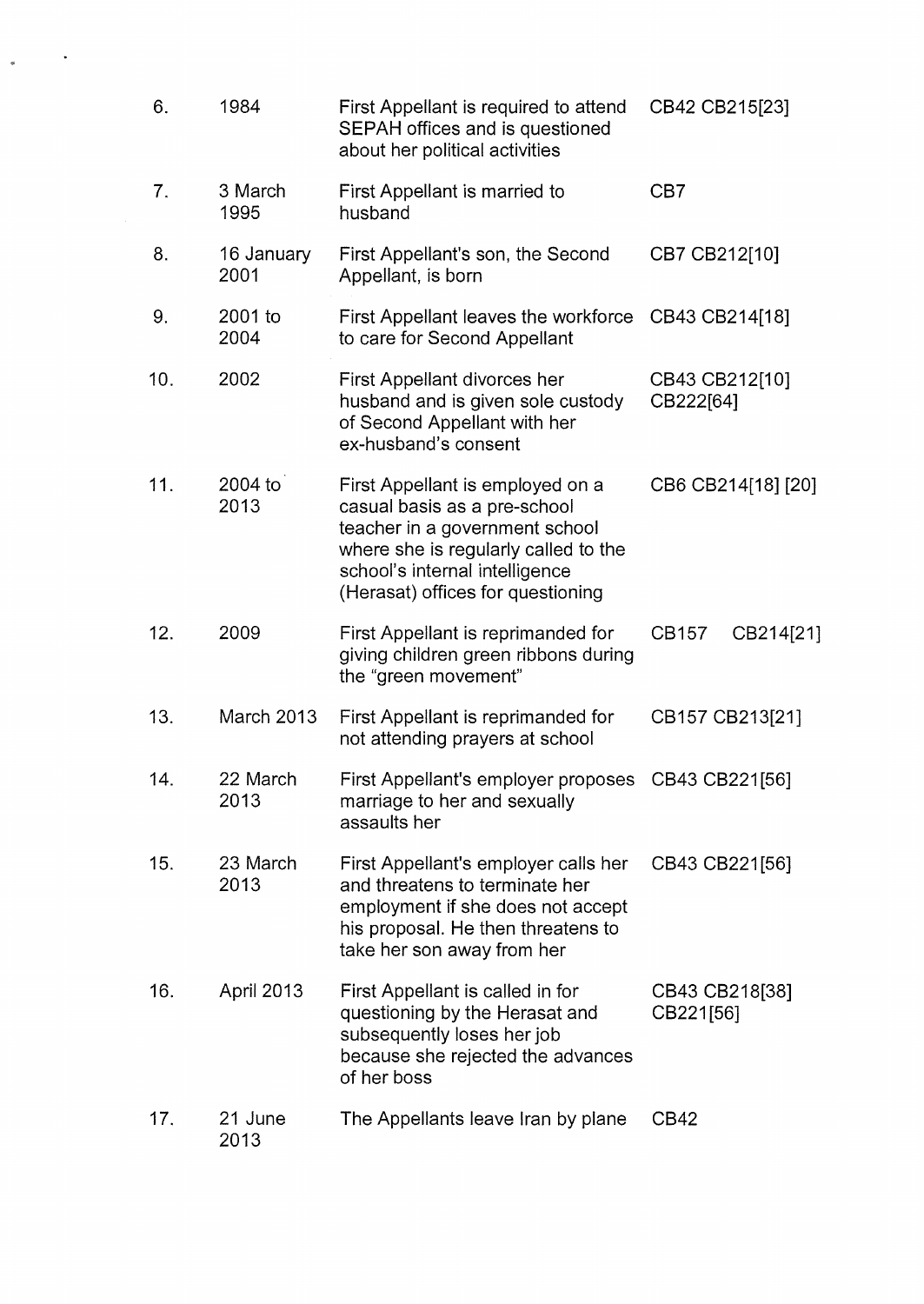| 18. | 24 July<br>2013 to<br>24 August<br>2013 | The Appellants are detained at<br>Christmas Island, Australia                                                                                                                                                          | CB33            |
|-----|-----------------------------------------|------------------------------------------------------------------------------------------------------------------------------------------------------------------------------------------------------------------------|-----------------|
| 19. | 24 August<br>2013                       | The Appellants are transferred to<br>Nauru                                                                                                                                                                             | CB33, CB213[10] |
| 20. | 14<br>November<br>2013                  | Transfer interview of the Appellants                                                                                                                                                                                   | CB <sub>3</sub> |
| 21. | 16<br>December<br>2013                  | The Appellants make an application CB19 CB213[13]<br>for refugee status determination,<br>partially on the basis of their<br>family's political profile, being a<br>failed asylum seeker and being a<br>divorced woman |                 |
| 22. | 24 January<br>2014                      | Submissions to the Refugee Status<br>Determination Officer on behalf of<br>the Appellants                                                                                                                              | CB59            |
| 23. | 20 May<br>2014                          | Negative refugee determination<br>decision record and complementary<br>protection assessment decision                                                                                                                  | CB77            |
| 24. | $23$ May<br>2014                        | The Appellants make an application<br>for review to the Refugee Status<br><b>Review Tribunal</b>                                                                                                                       | CB93            |
| 25. | 20 July<br>2014                         | Submissions provided to the<br>tribunal on behalf of the Appellants                                                                                                                                                    | CB97            |
| 26. | 23 July<br>2014                         | <b>Tribunal hearing</b>                                                                                                                                                                                                | CB161           |
| 27. | 6 August<br>$\cdot$ 2014                | Further submissions provided to<br>the tribunal on behalf of the<br>Appellants                                                                                                                                         | CB207           |
| 28. | 26<br>September<br>2014                 | Refugee status review tribunal<br>decision                                                                                                                                                                             | CB211           |
| 29. | 11<br>November<br>2014                  | The Appellants file a Notice of<br>Appeal in the Supreme Court of<br>Nauru                                                                                                                                             |                 |
| 30. | 10 April                                | The Appellants file an Amended                                                                                                                                                                                         |                 |

 $\sim$ 

 $\ddot{\bullet}$ 

 $\phi$